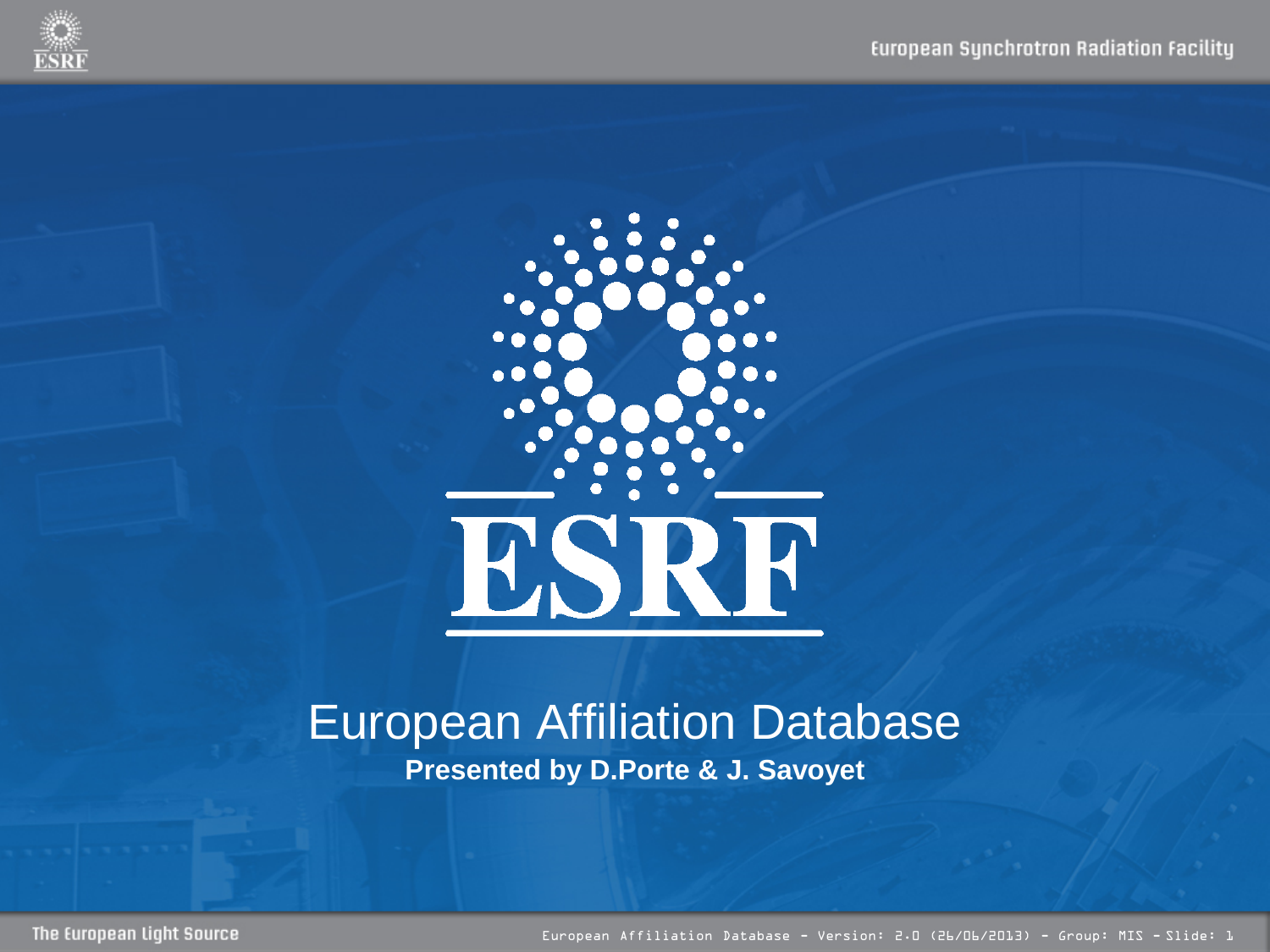

#### We are at the end of the EAD subproject

Thanks to our experience and thanks to the input collected from other facilities, we are able to provide a global system managing affiliations

Even if we have solicited User Offices several times, their commitment is not at a satisfactory level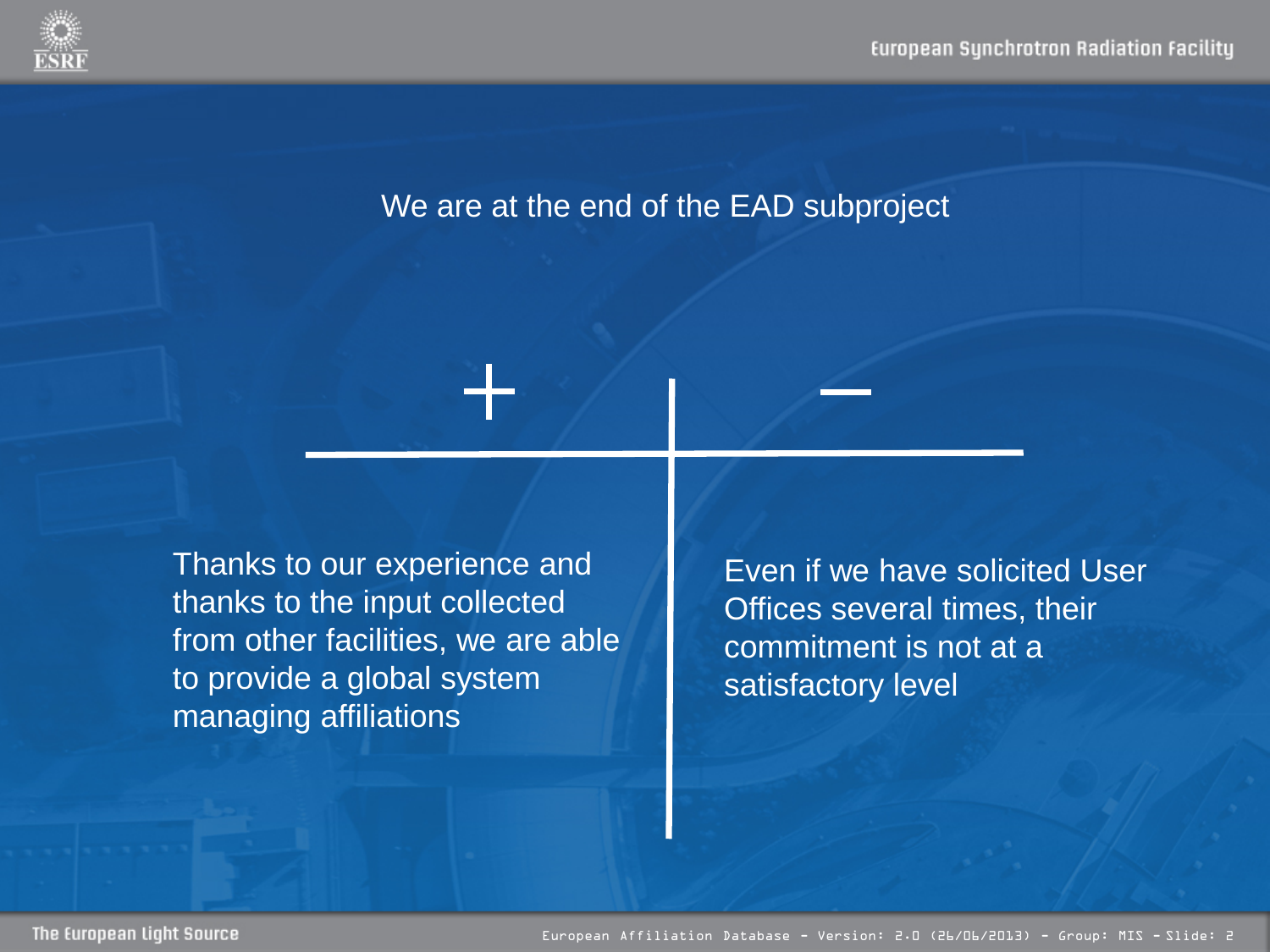

### Roadmap

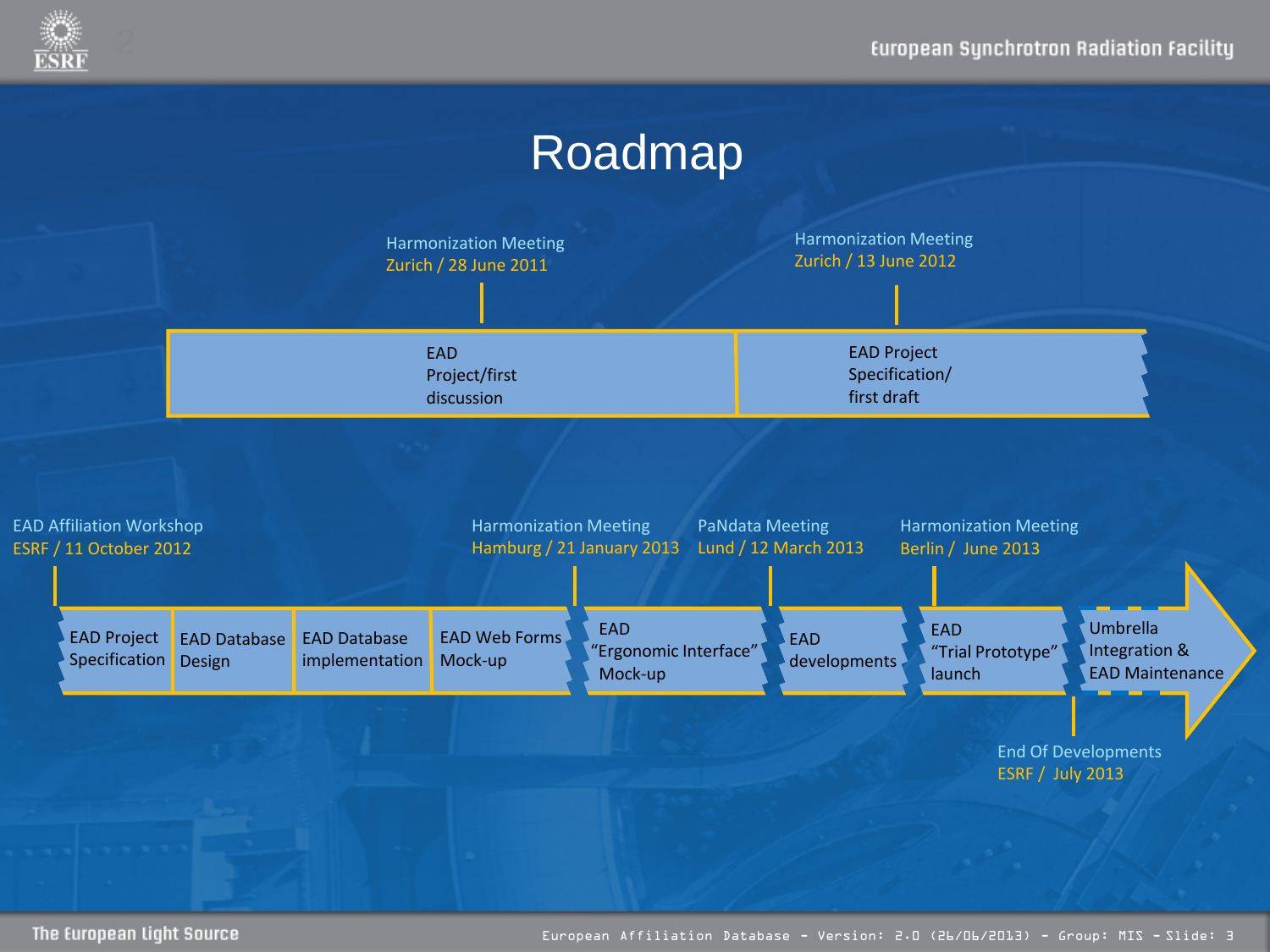- What is the "European Affiliation Database" ?
- Reminder about what is an affiliation
- Overview of our solution
- Demo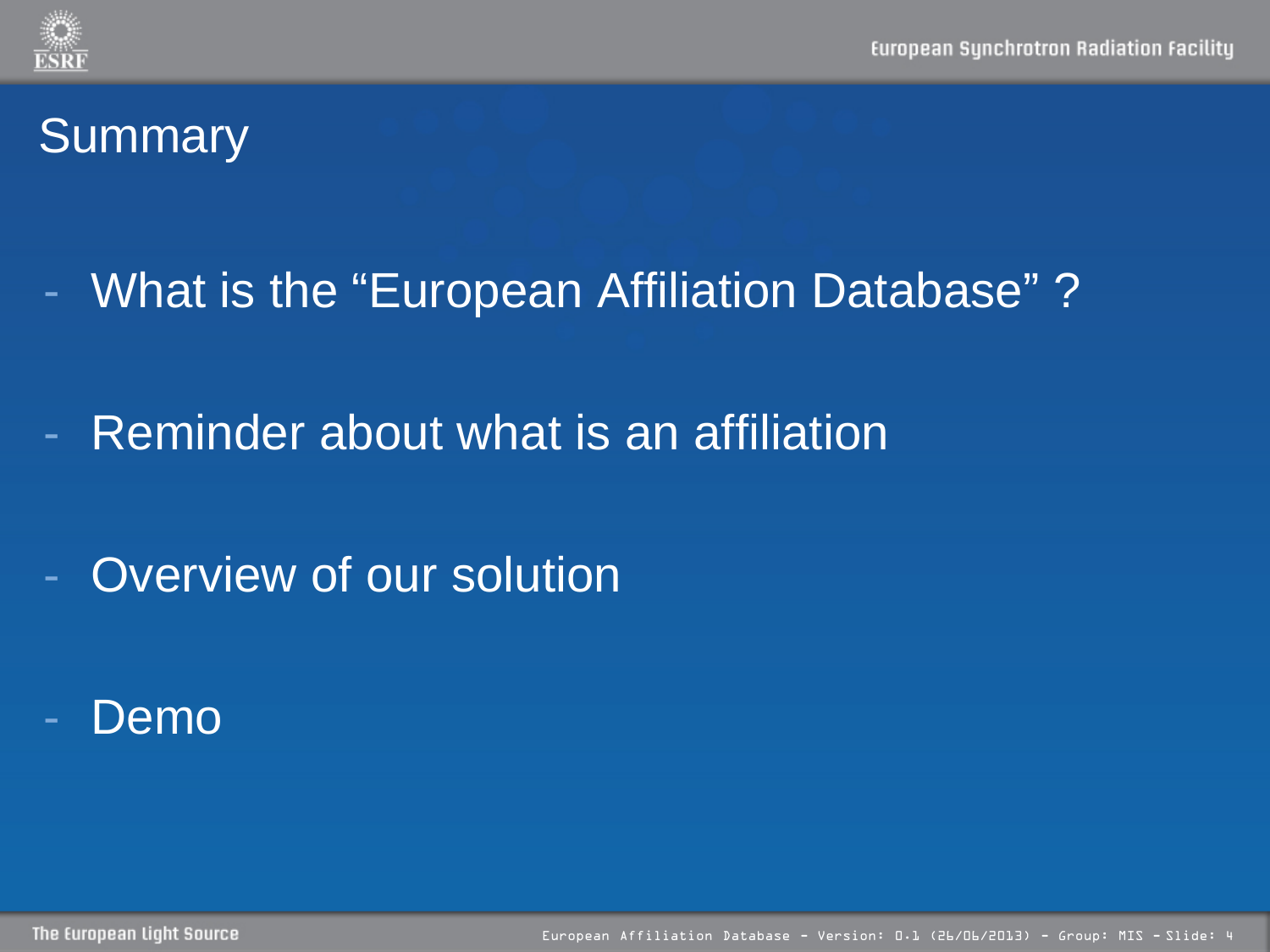# - What is the "European Affiliation Database" ?

- Reminder about what is an affiliation
- Overview of our solution
- Demo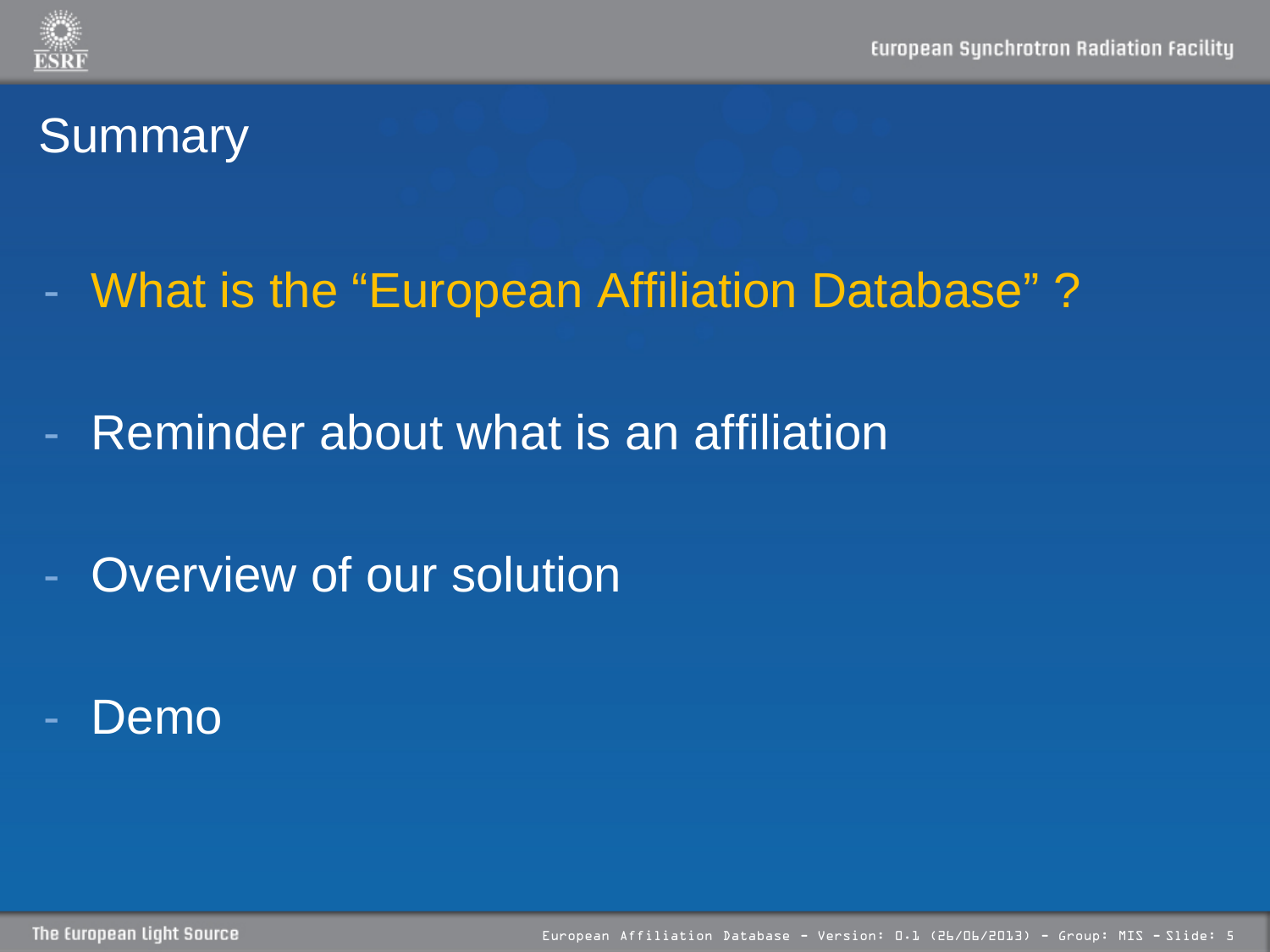

## What is the "European Affiliation Database" ? (1/2)

#### GOAL : Global aspects

- Foster the share of data between institutes
- Reach a common use on data management
- Reach a common policy on data management

#### GOAL : EAD aspects

- Improve and correct some drawbacks of current LADs
- A central database as a new entry point for user office
- A central database as a new entry point for users
- A shared mechanism for a shared use
- A common database structure that could be ported in each LAD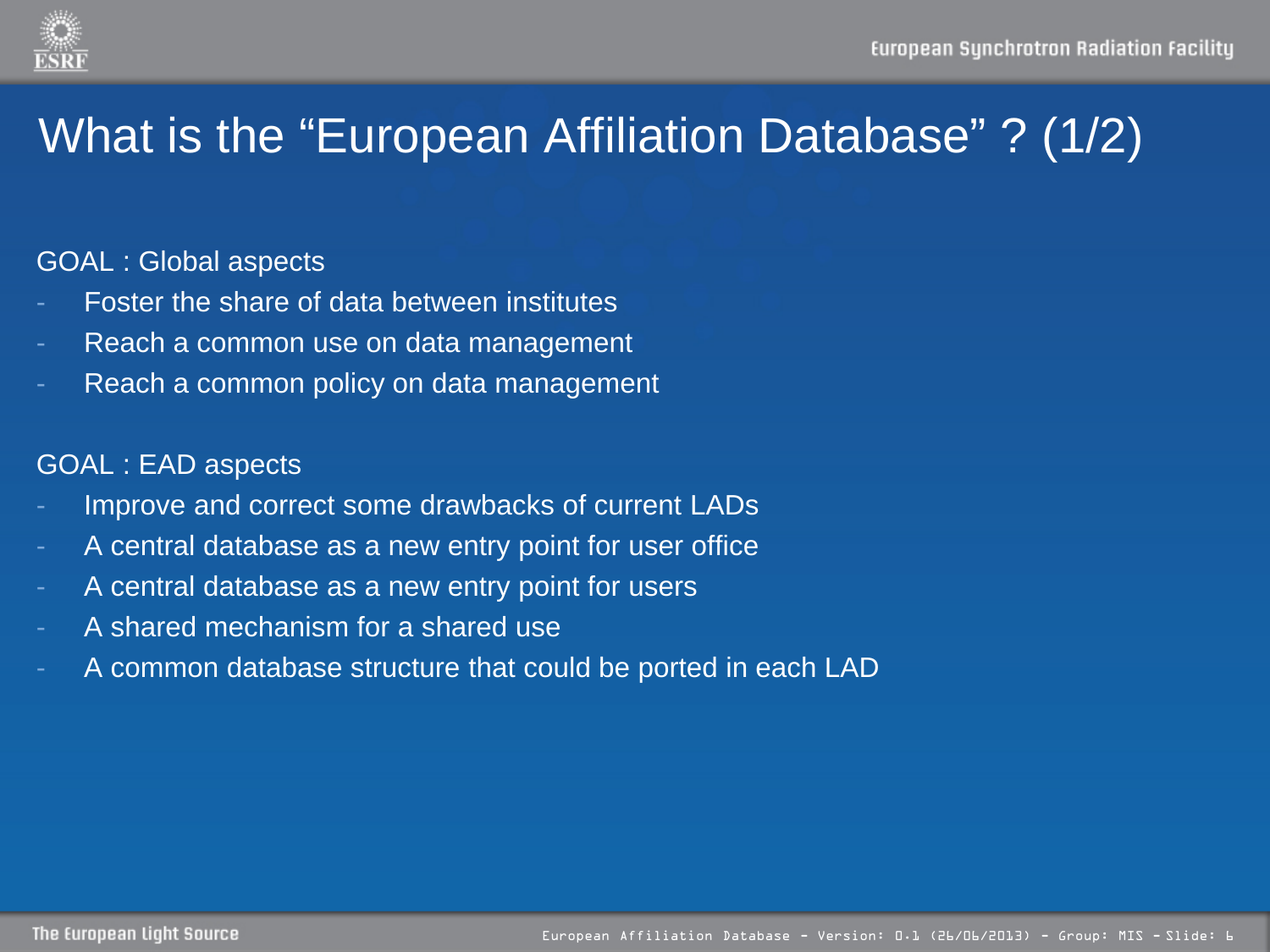

## What is the "European Affiliation Database" ? (2/2)

Highlighting the existing missing features and drawbacks

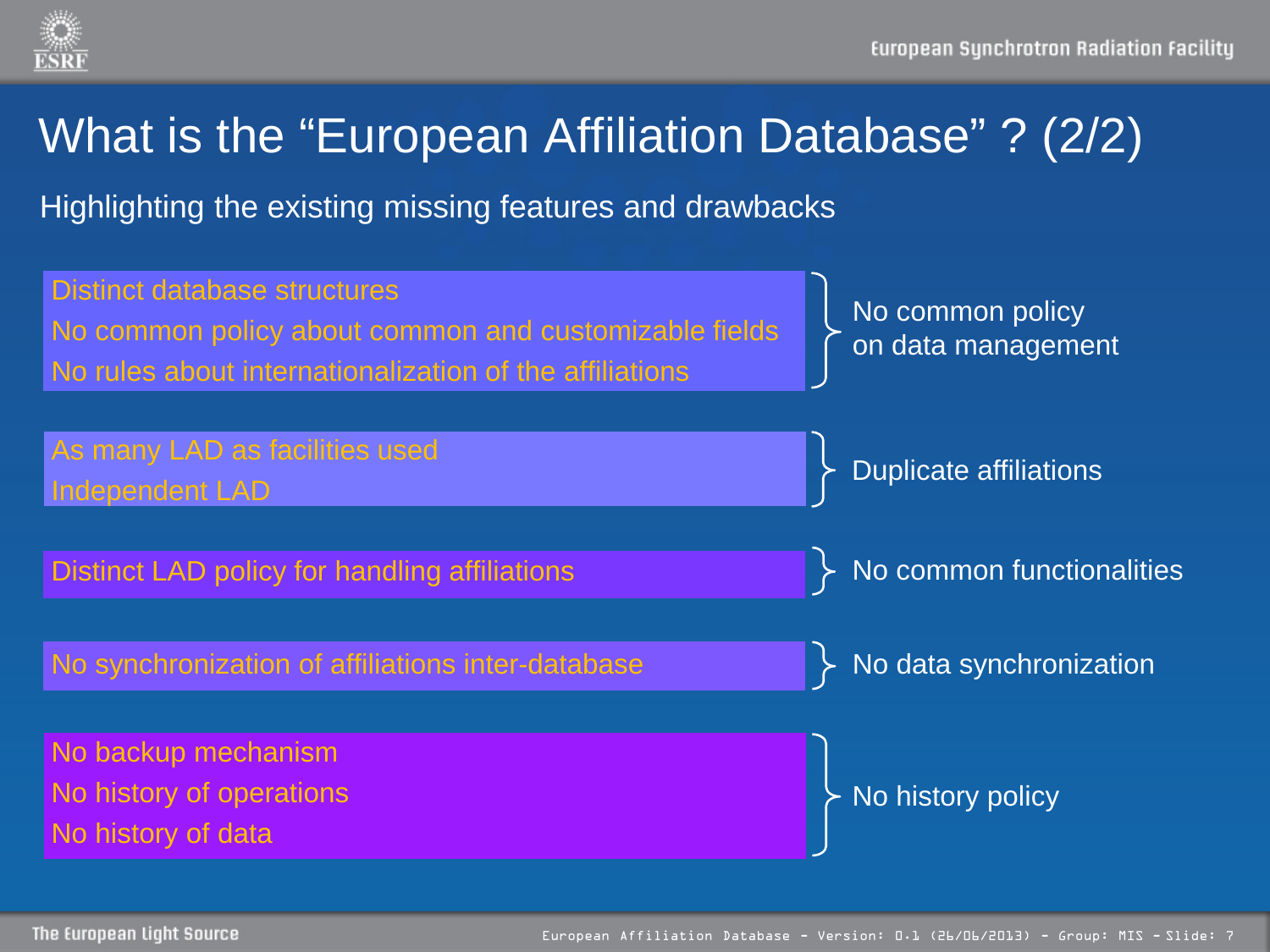- What is the "European Affiliation Database" ?
- Reminder about what is an affiliation
- Overview of our solution
- Demo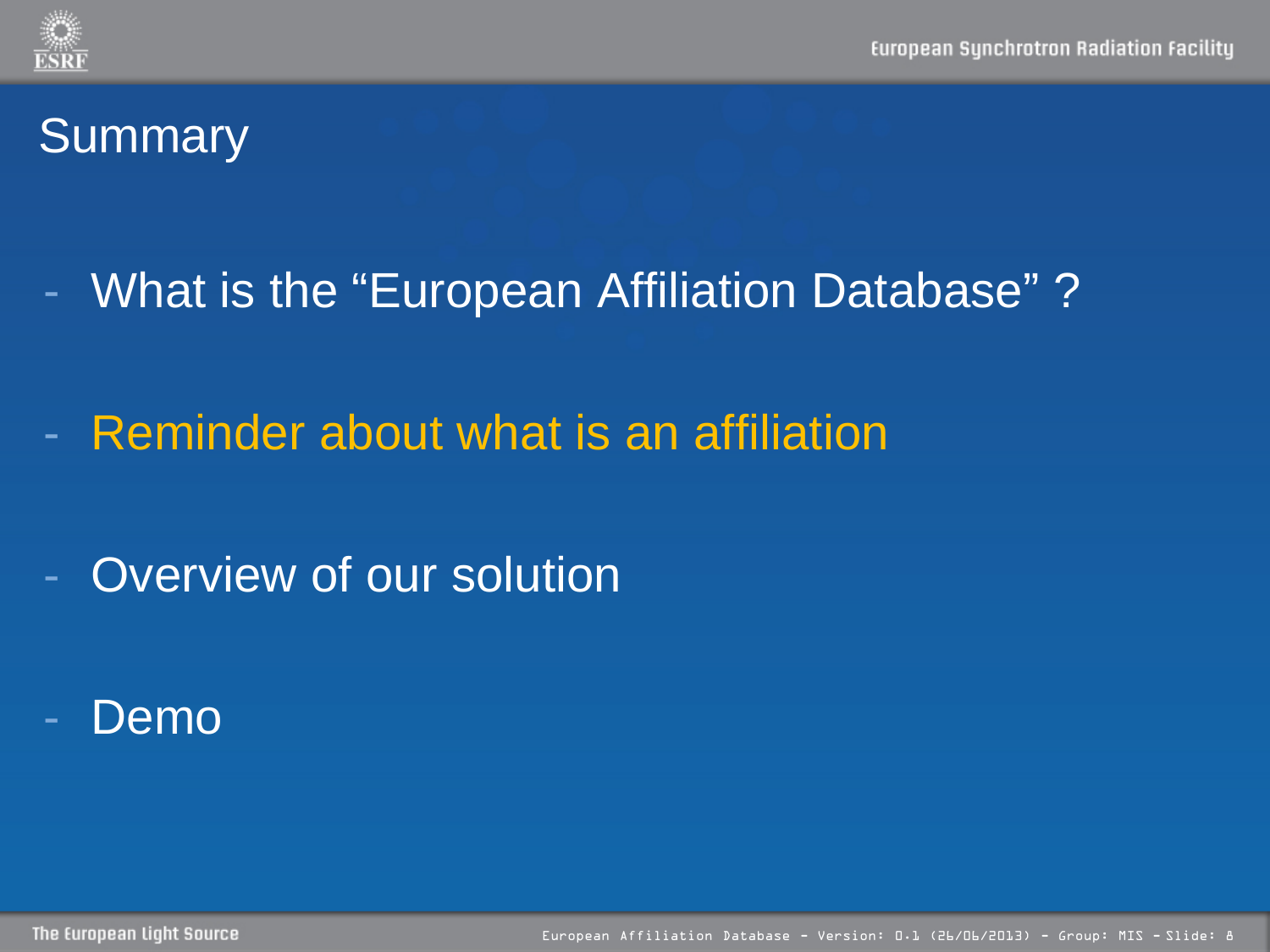

## Reminder about what is an affiliation (1/1)

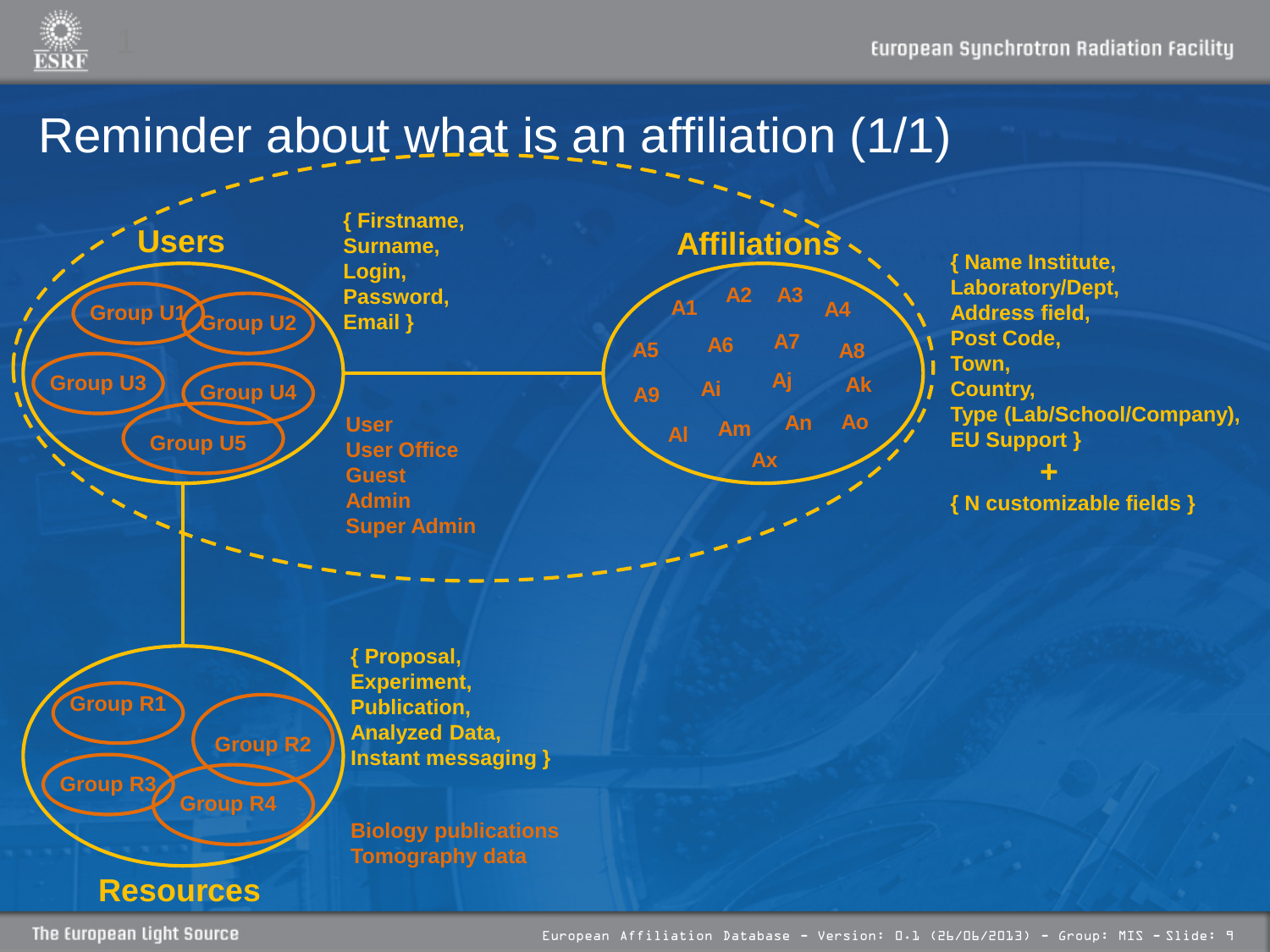- What is the "European Affiliation Database" ?
- Reminder about what is an affiliation
- Overview of our solution
- Demo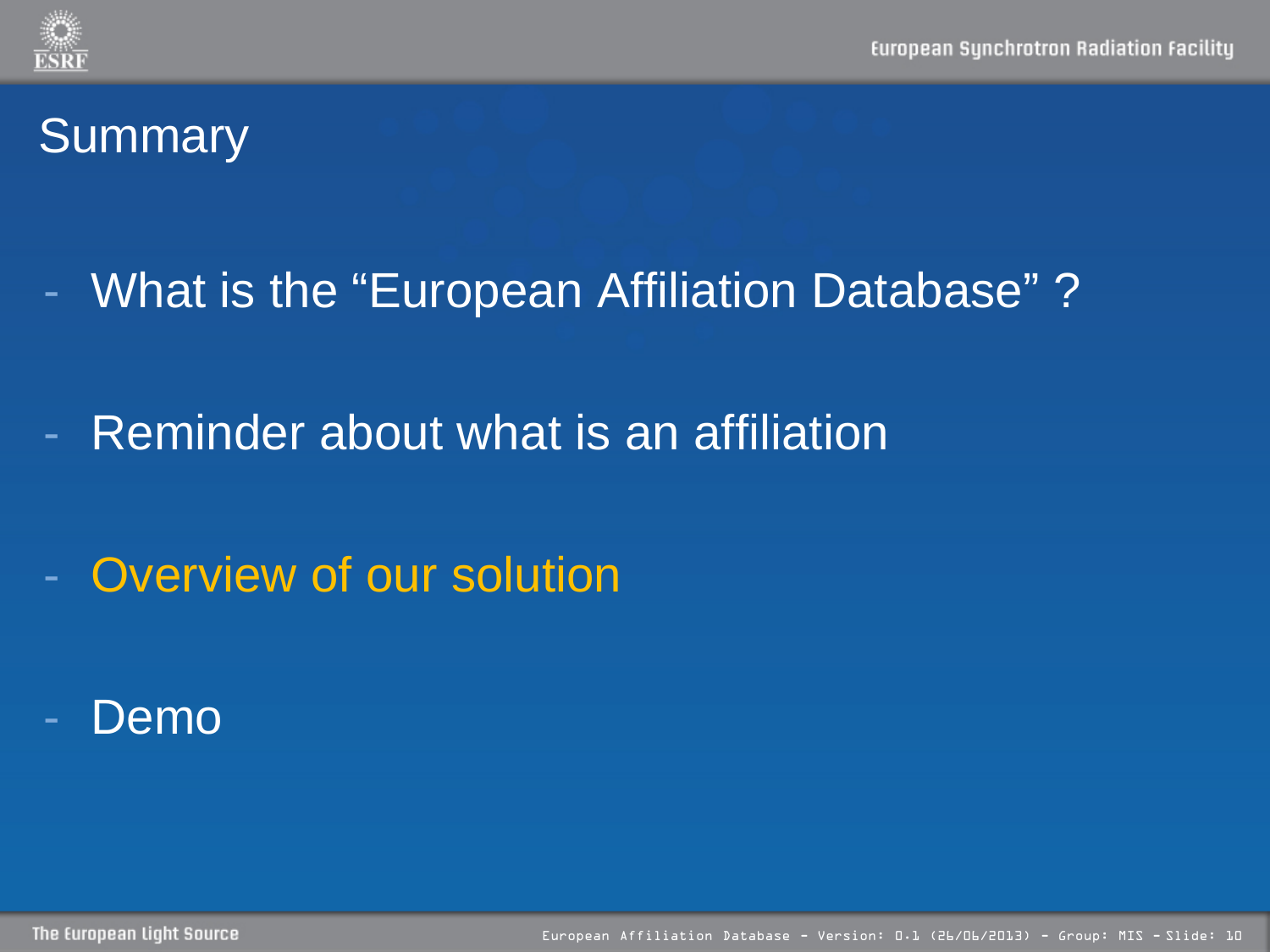

### Overview of our solution (1/6)

Goal : Define a common EAD shared between all the user offices

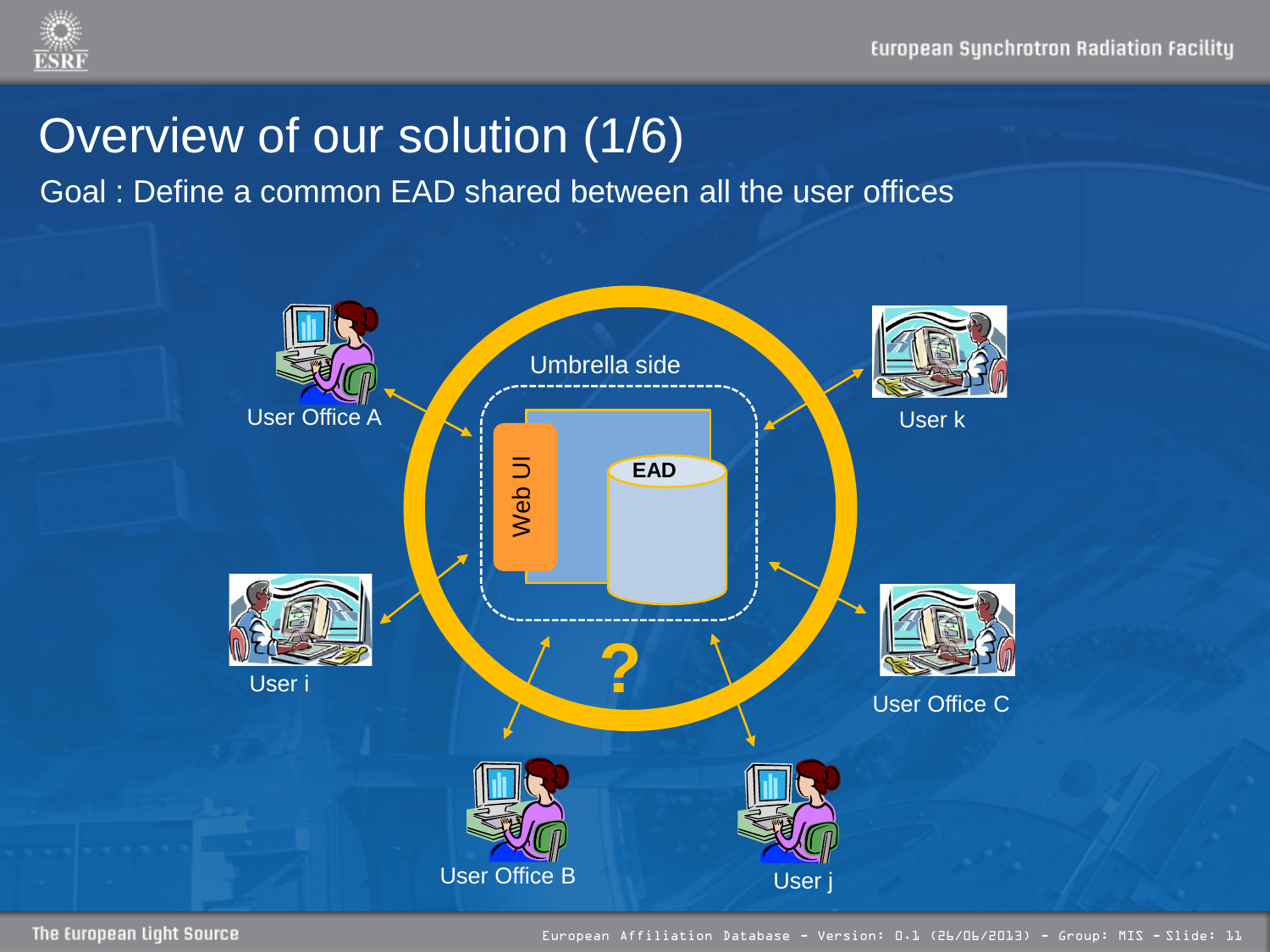

# Overview of our solution (2/6)

How to feed the EAD ?

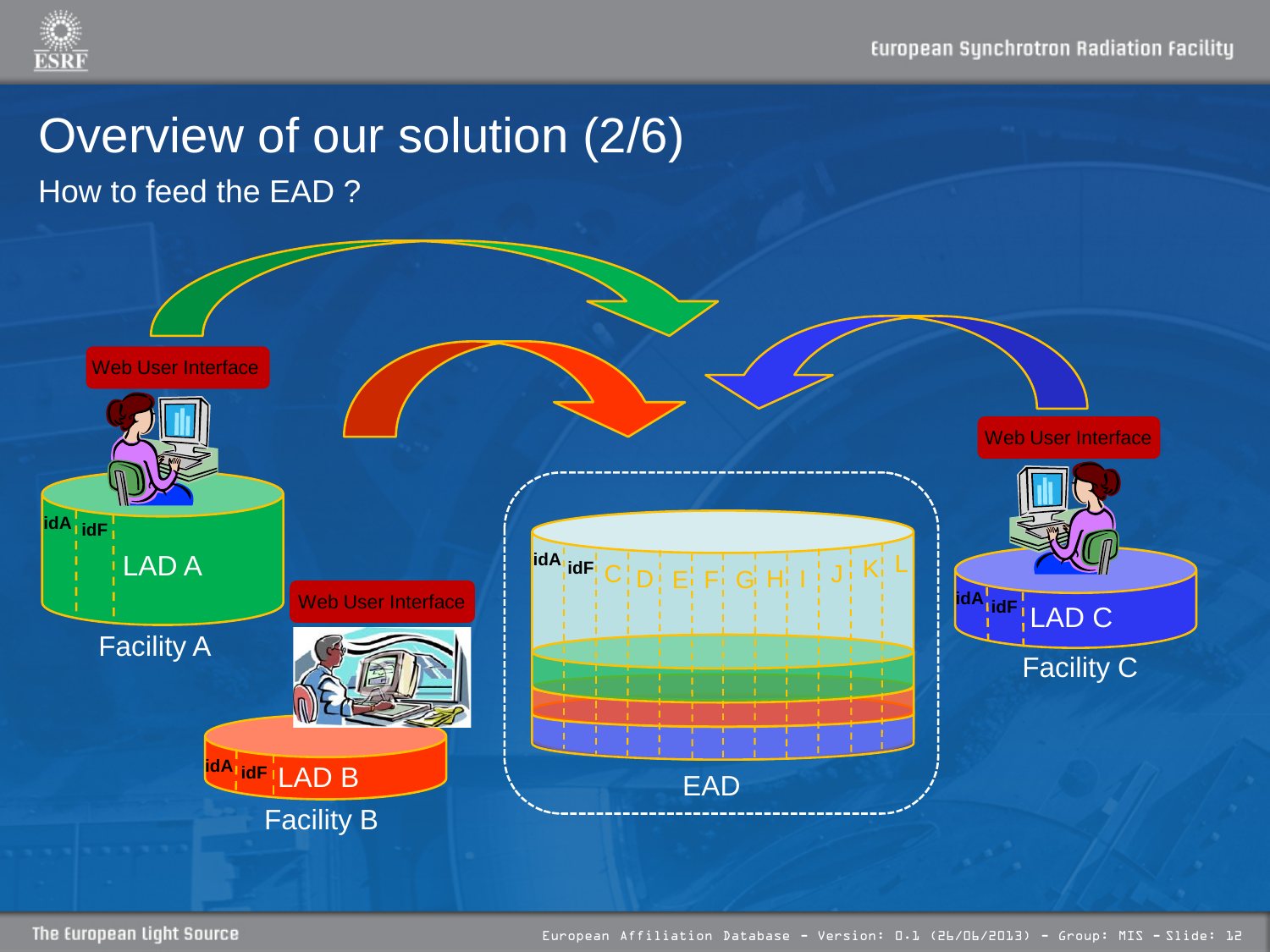#### Overview of our solution (3/6)

Our solution : a dedicated protocol based on affiliation's status

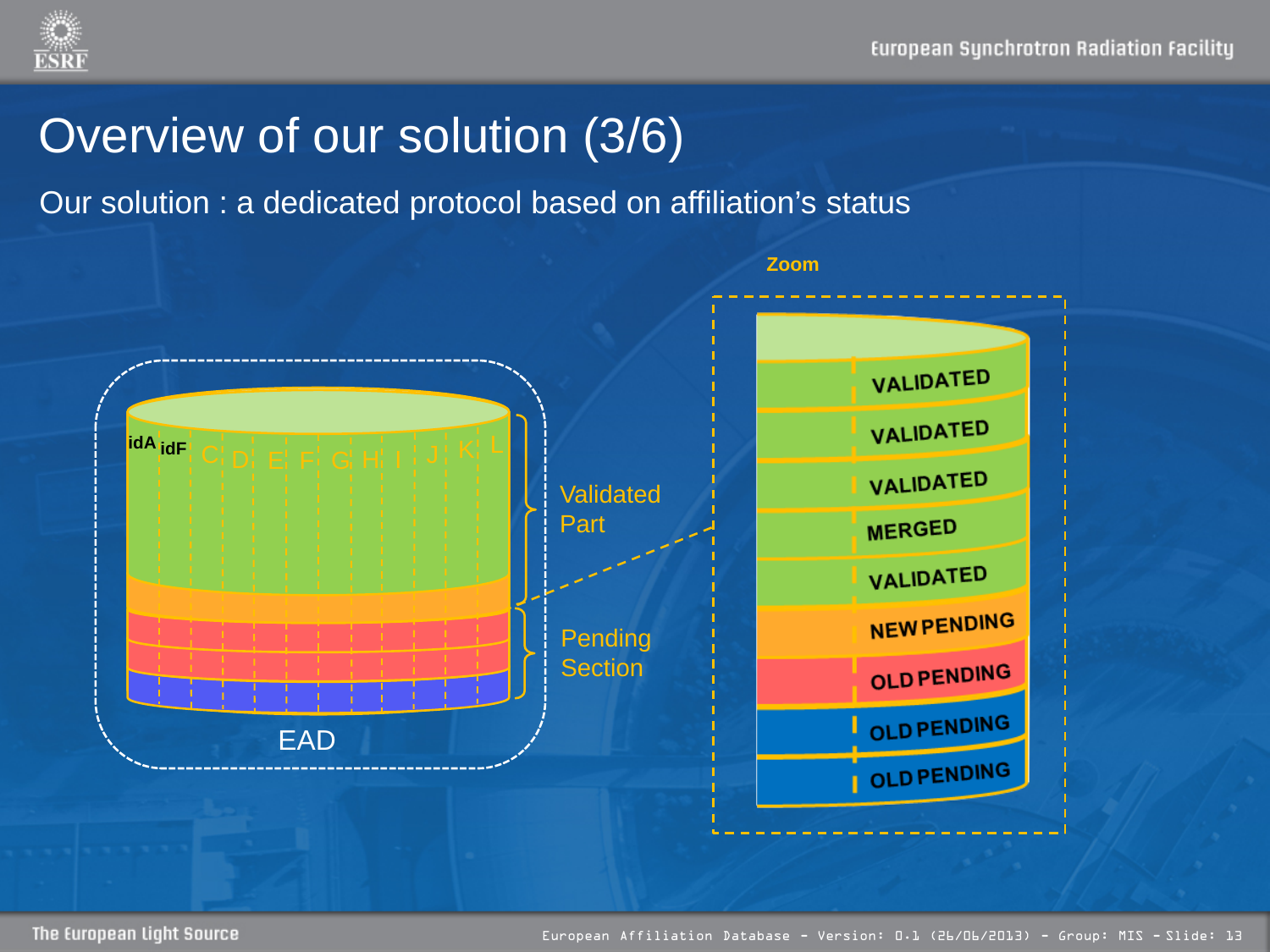

### Overview of our solution (4/6)

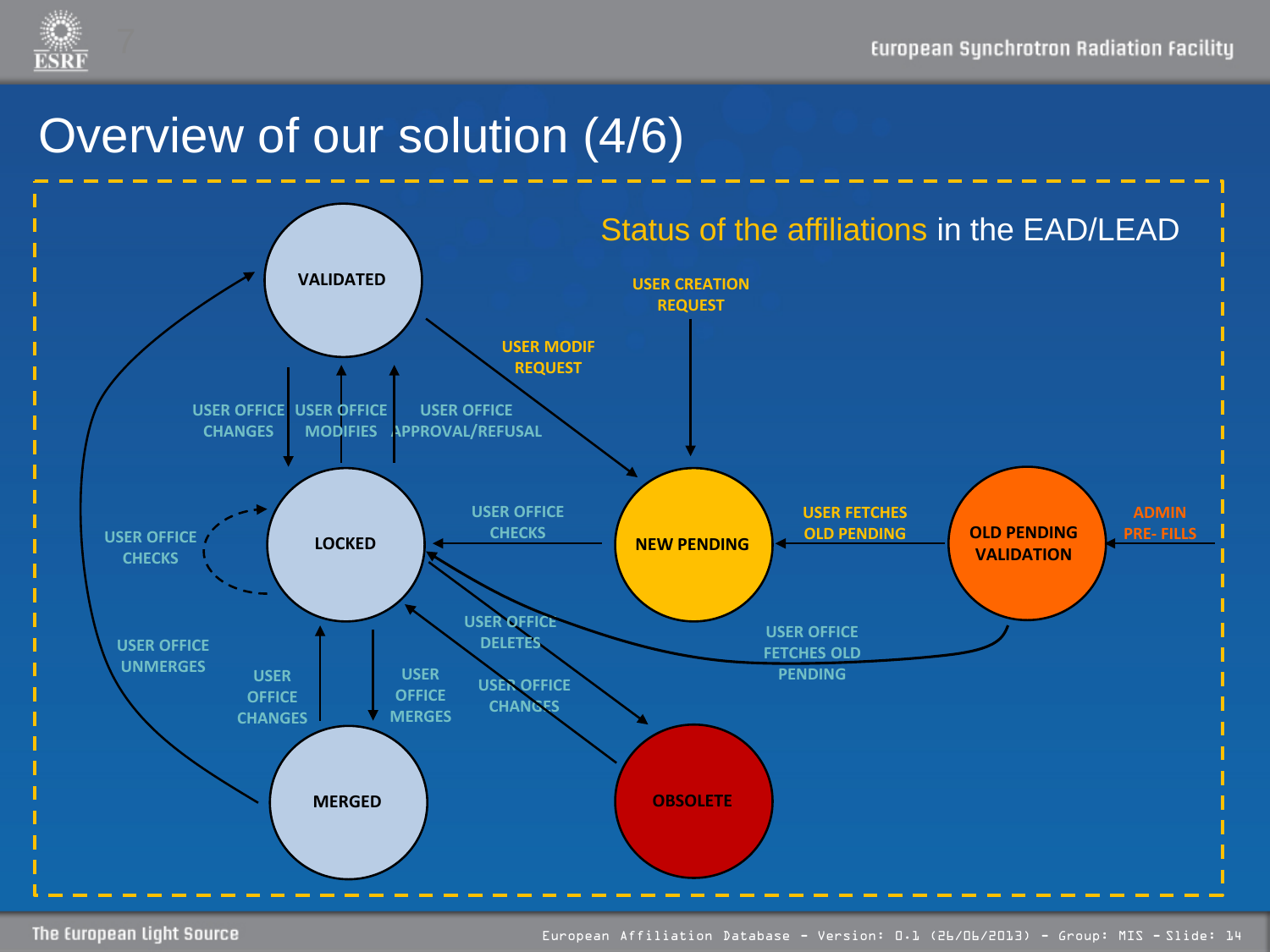

## Overview of our solution (5/6)

Overall schema of the Facilities/Umbrella interactions

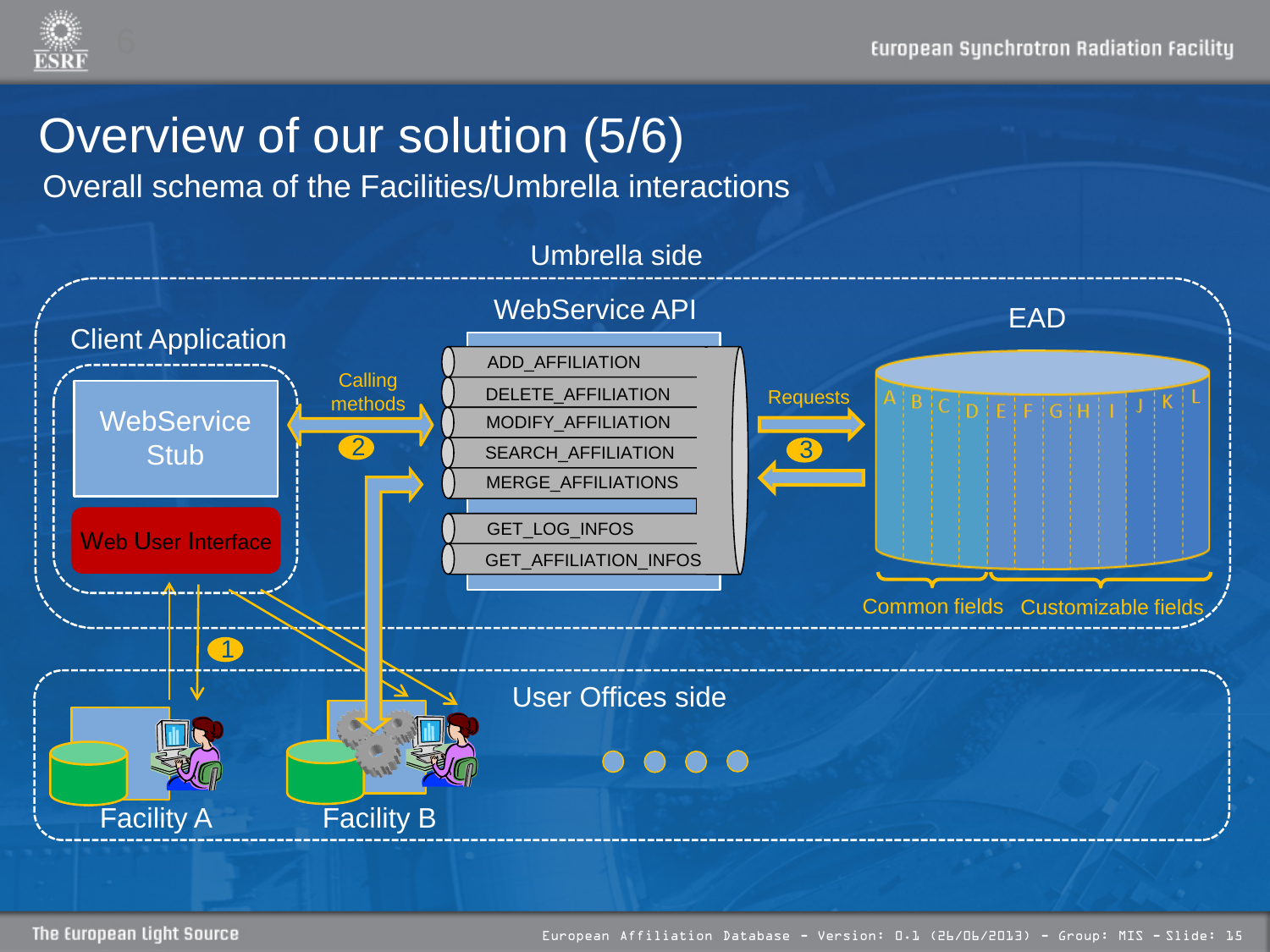

## Overview of our solution (6/6)

 $\bigcap$ 

#### User account linked to an affiliation

| umbrella<br>Help       |                                                                                                                 |                                                                                                                                                                                            |                       |
|------------------------|-----------------------------------------------------------------------------------------------------------------|--------------------------------------------------------------------------------------------------------------------------------------------------------------------------------------------|-----------------------|
|                        | About us $\rightarrow$   About the Umbrella $\rightarrow$   Services $\rightarrow$   User Offices $\rightarrow$ |                                                                                                                                                                                            |                       |
| <b>ACTIONS</b>         | <b>UPDATE ADDRESS</b>                                                                                           |                                                                                                                                                                                            |                       |
|                        | Important information!                                                                                          |                                                                                                                                                                                            |                       |
| <b>Update Account</b>  |                                                                                                                 | . Please note that this empty form is here temporarily only. We are developing a mechanism<br>which will gather this information from User Offices where you have registered, so you don't |                       |
| <b>Change Password</b> | • Use this service to update your address                                                                       | need to retype everything, since userfriendliness is a top priority issue for us                                                                                                           |                       |
| Logout                 | • The information entered will only be sent to facilities where you are member of                               |                                                                                                                                                                                            |                       |
|                        | . Your information will not be stored at the Umbrella                                                           |                                                                                                                                                                                            |                       |
|                        |                                                                                                                 |                                                                                                                                                                                            |                       |
|                        | Title: Mr                                                                                                       | ۰                                                                                                                                                                                          |                       |
|                        | First Name: Julien                                                                                              |                                                                                                                                                                                            |                       |
|                        | Middle Initial: JS                                                                                              |                                                                                                                                                                                            |                       |
|                        | Last Name: Savovet                                                                                              |                                                                                                                                                                                            |                       |
|                        | Gender: Male                                                                                                    |                                                                                                                                                                                            |                       |
|                        | Nationality: Française                                                                                          |                                                                                                                                                                                            |                       |
|                        |                                                                                                                 | Affiliation: Name of institute: ESRF<br>Lab no.: 200450<br>Laboratory/Department: TID/MIS<br>Address: 6 rue Jules Horowitz<br><b>B.P 220</b><br>38043 GRENOBLE Cedex<br><b>E.S.R.F.</b>    | Change Laboratory     |
|                        |                                                                                                                 | Email: julien.savoyet@esrf.fr                                                                                                                                                              |                       |
|                        |                                                                                                                 | Phone: (+33) 0476882832                                                                                                                                                                    |                       |
|                        |                                                                                                                 |                                                                                                                                                                                            | <b>Update Address</b> |
| e-infrastructure       | ata CRISP                                                                                                       |                                                                                                                                                                                            |                       |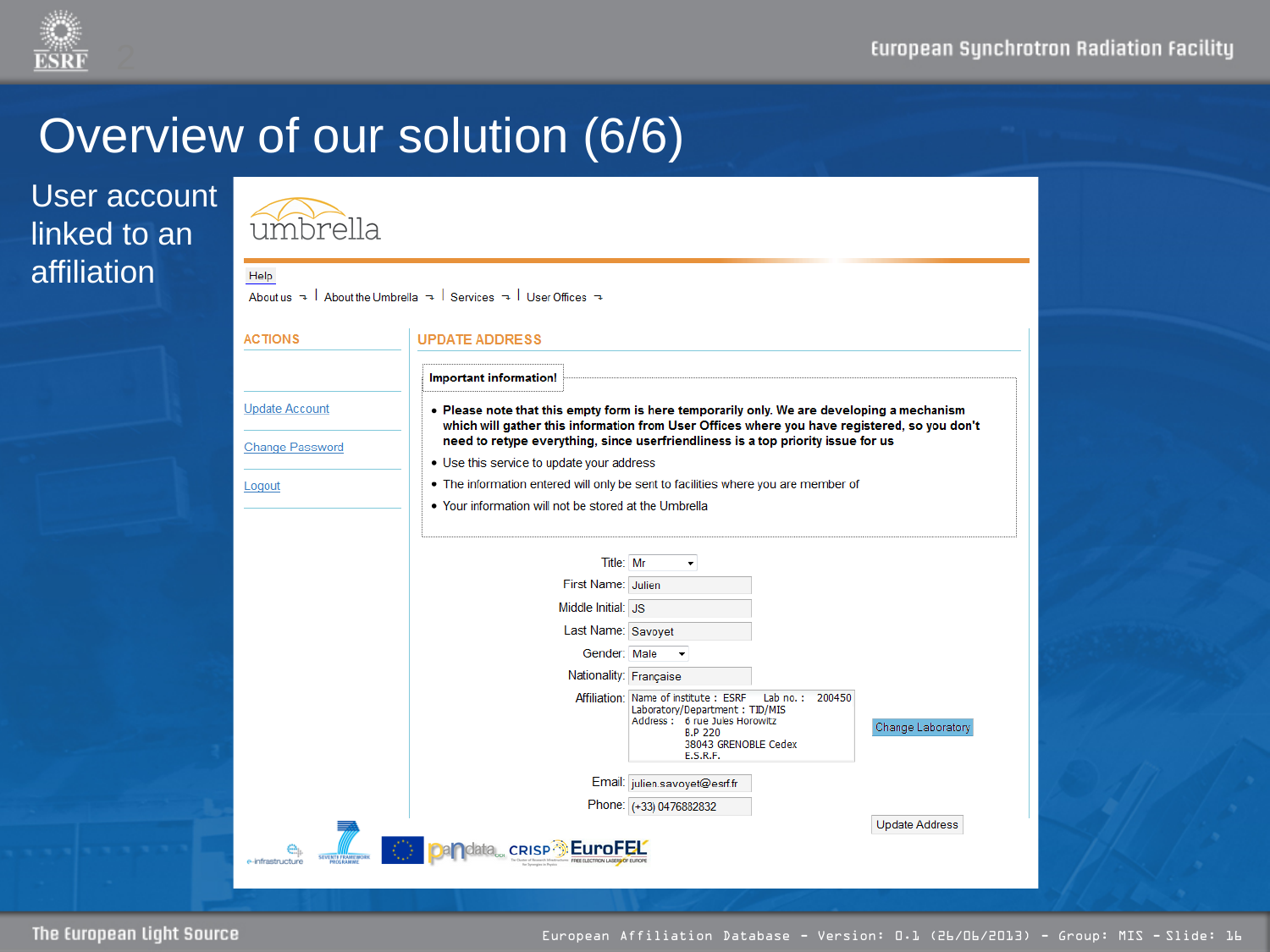

#### Let's go to the demo